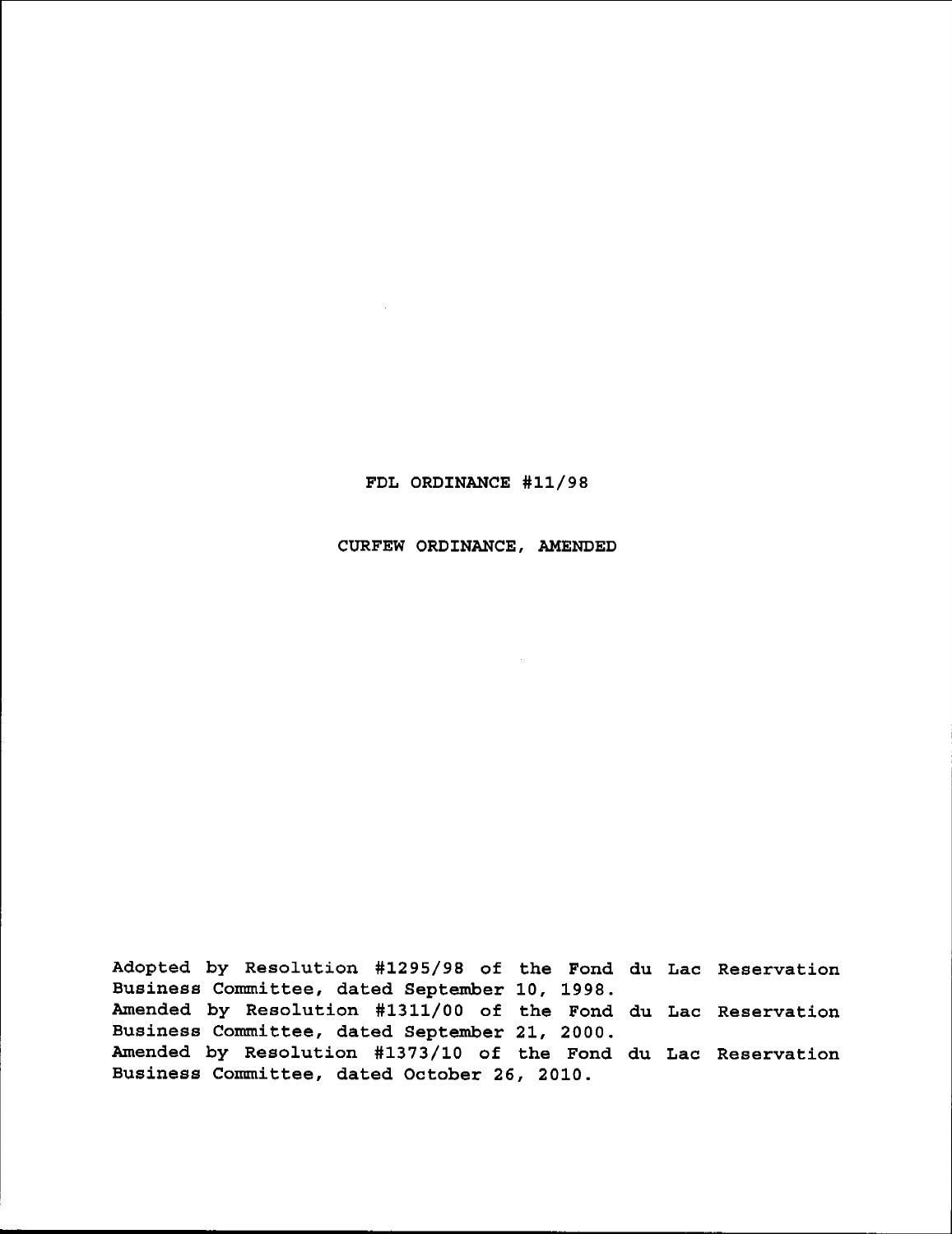#### FOND DU LAC ORDINANCE #11/98

#### CURFEW ORDINANCE, AMENDED

WHEREAS, the Fond du Lac Reservation Business Committee has determined that there has been an increase in juvenile criminalactivity and violence, and in potentially juvenile gang-related activity by persons under the age of 18 on the Fond du Lac Reservation; and

WHEREAS, Persons under the age of 18 are particularly susceptible as a result of their lack of maturity and experience to participation in unlawful and gang-related activities and are also more likely to be victims of older perpetrators of crime; and

WHEREAS, the Reservation Business Committee has an interest and obligation in providing for the protection of juveniles from other persons in the enforcement of parental control over and responsibility for children, in the reduction of the incidence of juvenile criminal activities and in protecting its citizenry; and

WHEREAS, A curfew for those under the age of 18 would be in the best interest of the public health, safety, and general welfare and will help diminish the undesirable impact of such conduct on the citizens of the Fond du Lac Reservation;

NOW THEREFORE, BE IT ORDAINED BY THE FOND DU LAC RESERVATION BUSINESS COMMITTEE:

#### SECTION 1. Definitions.

CURFEW HOURS MEANS; A .

> ll;00 p.m. until 5:00 a.m. on any day of the week including weekends.

B. EMERGENCY means an unforeseen combination of circumstances or the resulting state that calls for immediate action. The term includes, but is not limited to, a natural disaster, an automobile accident, or any situation requiring immediate action to prevent serlous bodily injury or Joss of life.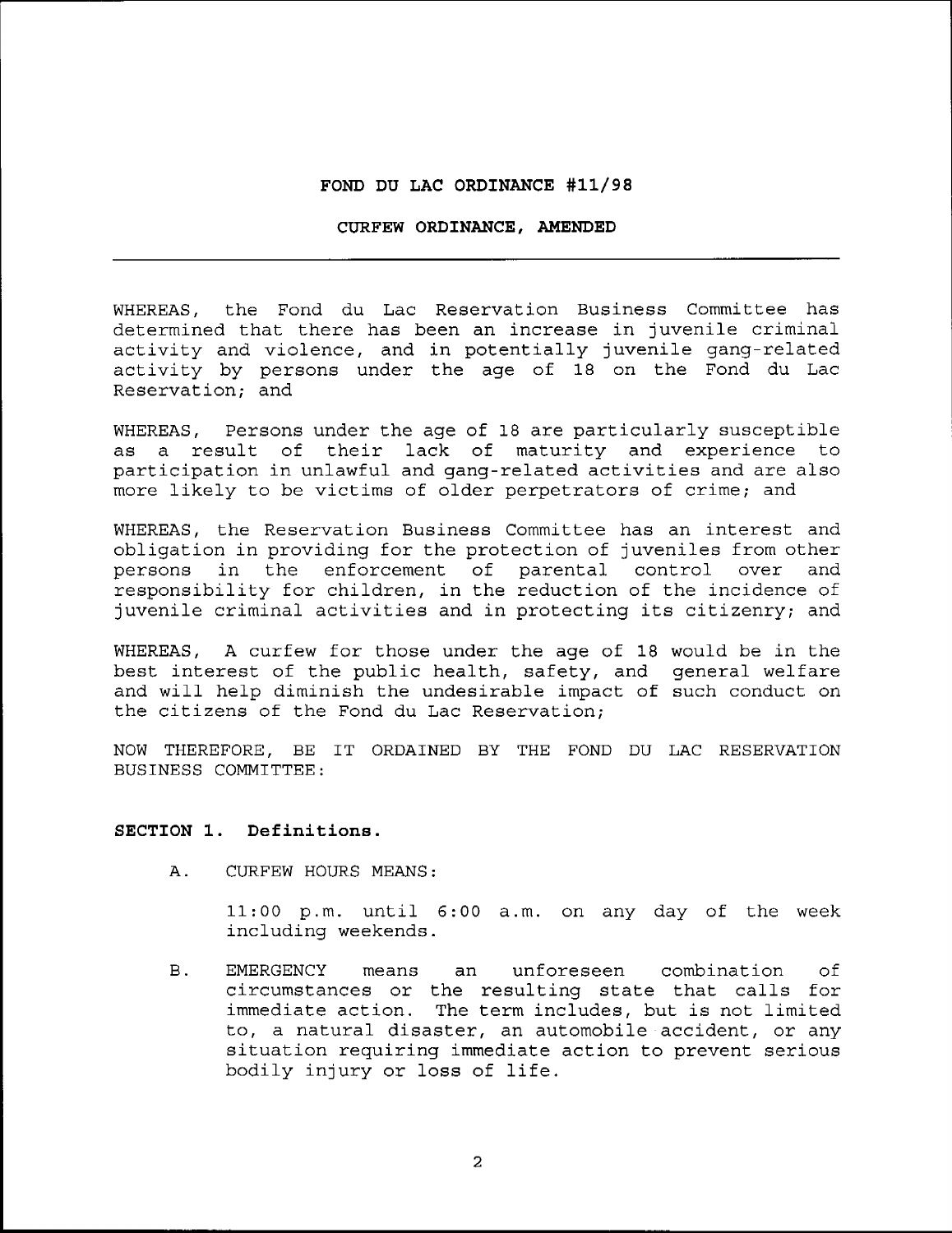- C. ESTABLISHMENT means any privately owned place of business operated for a profit to which the public is invited, including but not limited to any place of amusement or entertainment.
- D. GUARDIAN means:
	- a person who, under court order, is the guardian of the person of a juvenile; or 1 .
	- a public or private agency with whom a juvenile has been placed bv a court.  $2.$
- $E$ . JUVENILE means any person under 18 years of age.
- $F$  . OPERATOR means any individual, firm, association, partnership, or corporation operating, managing, or conducting any establishment. The term includes the members or partners of an association or partnership and the officers of a corporation.
- PARENT means a person who is:  $G$  .
	- a natural parent, adoptive parent, or step-parent  $1.$ of another person; or
	- at Jeast 18 years of age and authorized by a parent  $2$ or guardian to have the care and custody of a i uvenile .
- PUBLIC PLACE means any place to which the public or a substantial group of the public has access and includes, but is not Jimited to, streets, highways, and the common areas of schools, hospitals, apartment houses, office buildings, transport facilities. and shops.  $H<sub>1</sub>$
- Ι. REMAIN means to:
	- 1. linger or stay; or
	- 2. fail to leave premises when requested to do so by a police officer or the owner, operator, or other person in control of the premises.
- SERIOUS BODILY INJURY means bodily injury that creates a substantial risk of death or that causes death, serious permanent disfigurement, or protracted loss or impairment of the function of any bodily member or organ.  $J$ .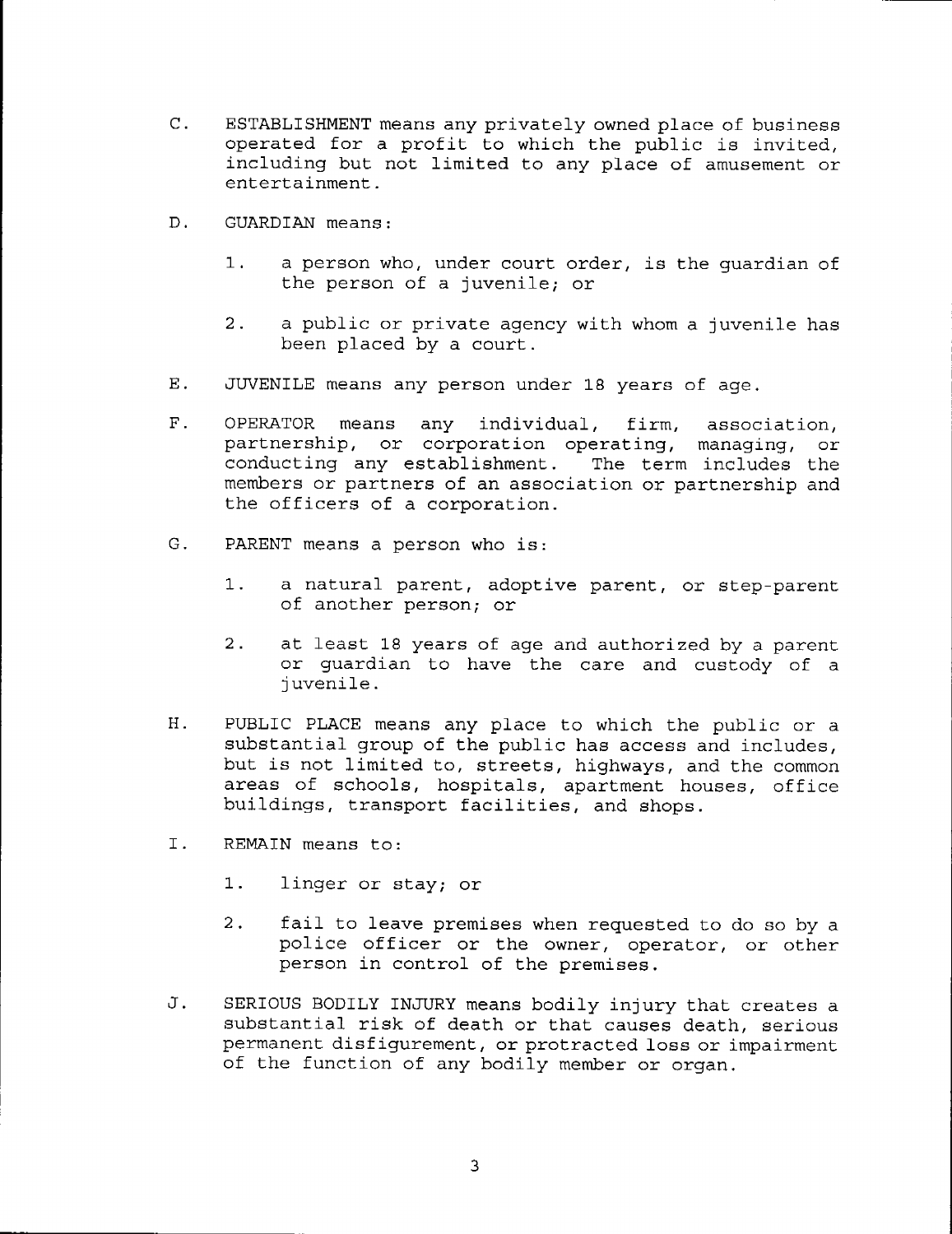#### SECTION 2. Restriction

- It shall be unlawful for any juvenile to remain in any Α. public place or on the premises of any establishment within the Reservation durinq curfew hours.
- **B**. It shall be unlawful for any parent or guardian of a juvenile to knowingly permit, or by insufficient control allow, the juvenile to remain in any public place or on the premises or any establishment within the Reservation during curfew hours. The term "knowingly" includes knowledge which a parent or guardian should reasonably be expected to have concerning the whereabouts of a juvenile in the legal custody of the parent or quardian.
- $C_{-}$ It shall be unlawful for any owner, operator, or any employee of an establishment to knowingly allow a juvenile to remain upon the premises of the establishment during curfew hours.

#### SECTION 3. Exceptions,

- A. The following shall constitute valid exceptions to the operation of the curfew. That the juvenile was:
	- 1. accompanied by the juvenile's parent or quardian;
	- 2. on an errand at the direction of juvenile's parent or guardian, without any detour or stop,
	- 3. in a motor vehicle involved in interstate travel;
	- engaged in an employment activity, or going to or  $4.$ returning home from an employment activity, without any detour or stop;
	- $5.$ involved in an emergency;
	- $6.$ on the sidewalk abutting the juvenile's residence or abutting the residence of a next-door neighbor if the neighbor did not complain to the police department about the juvenile's presence;
	- attending an official school, religious, or other recreational activity supervised by adults or sponsored by the Reservation Business Committee, a civic organization, or another similar entity that takes responsibility for the juvenile, or going to or returning home from, without any detour or stop,<br>an official school, religious, or other school, 7. religious, or other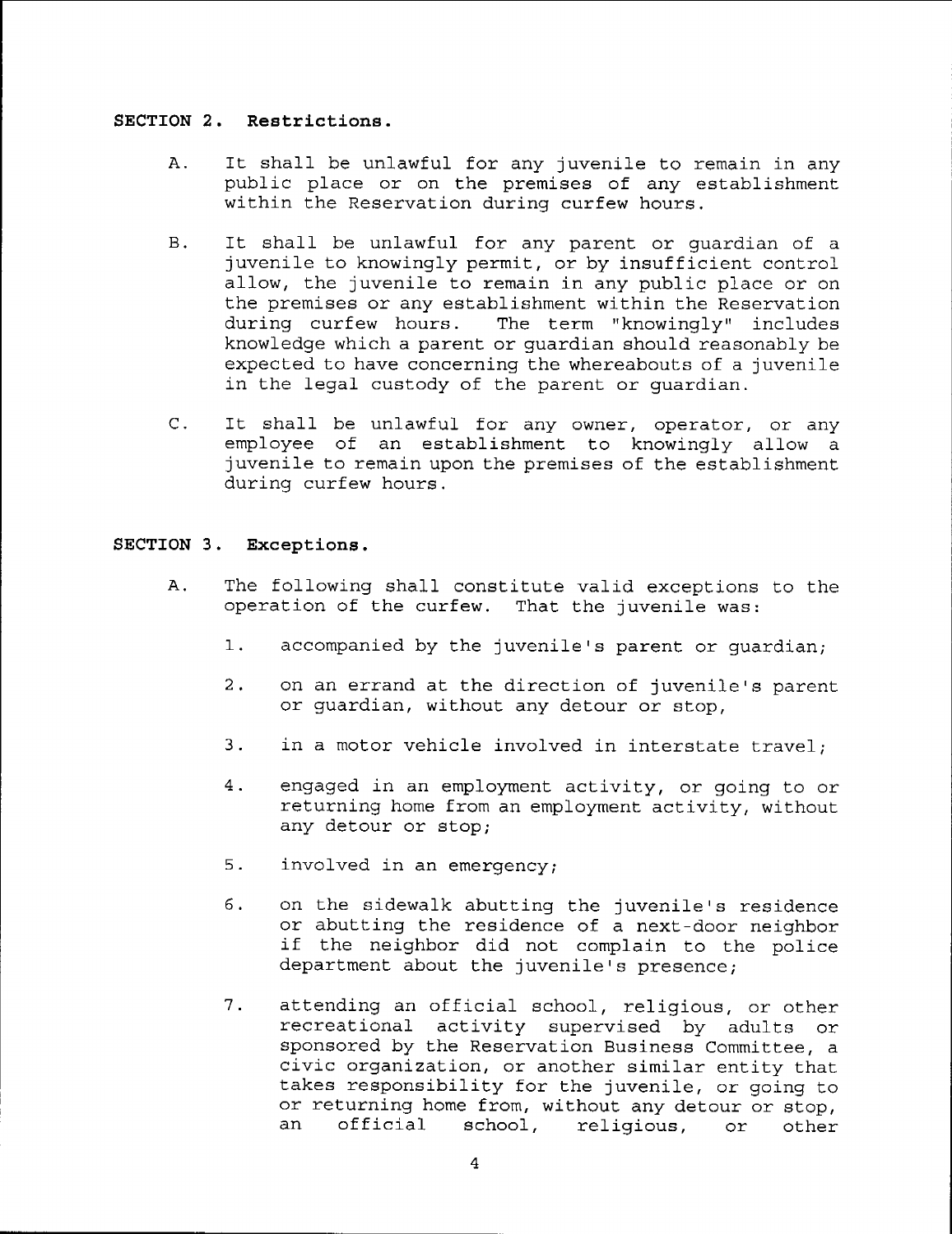recreational activity supervised by adults or sponsored by the Reservation Business Committee, or civic organization, or another similar entity that takes responsibility for the juvenile;

- 8. married or been married and/or 1egally emancipated.
- $B.$ It is a defense to prosecution under Section 2 that the owner, operator or employee of an establishment promptly notified the police department that a juvenile was present on the premises of the establishment during curfew hours and refused to leave.

#### SECTION 4. Enforcement.

Before taking any enforcement action under this section, a police officer is authorized and shall ask the apparent offender's age and reason for being in the public place. The officer shall not issue a citation or make an arrest under this Section unless the officer reasonably believes that an offense has occurred and that, based on any response and other circumstances, no exception in Section 3 is applicable.

#### SECTION 5. Penalties.

- A person who violates a provision of this Ordinance is guilty of a separate offense for each day or part of a day during which the violation is committed, continued, or permitted. A .
- $B.$ Any juvenile who is convicted of a violation of this Ordinance after the case has been referred for prosecution in the Tribal Court, and any adult person having the care and custody of such minor, is guilty of a petty misdemeanor and shall be punished by a fine not to exceed 5200.00.

SECTION 6. That the terms and provisions of this Ordinance are severable. If any provision of this Ordinance is, for any reason, held to be invalid, such decision shall not effect the validity of the remaining portions of this Ordinance. It is intended that the Curfew Ordinance be held inapplicable in such cases, if any, where its application would be unconstitutional.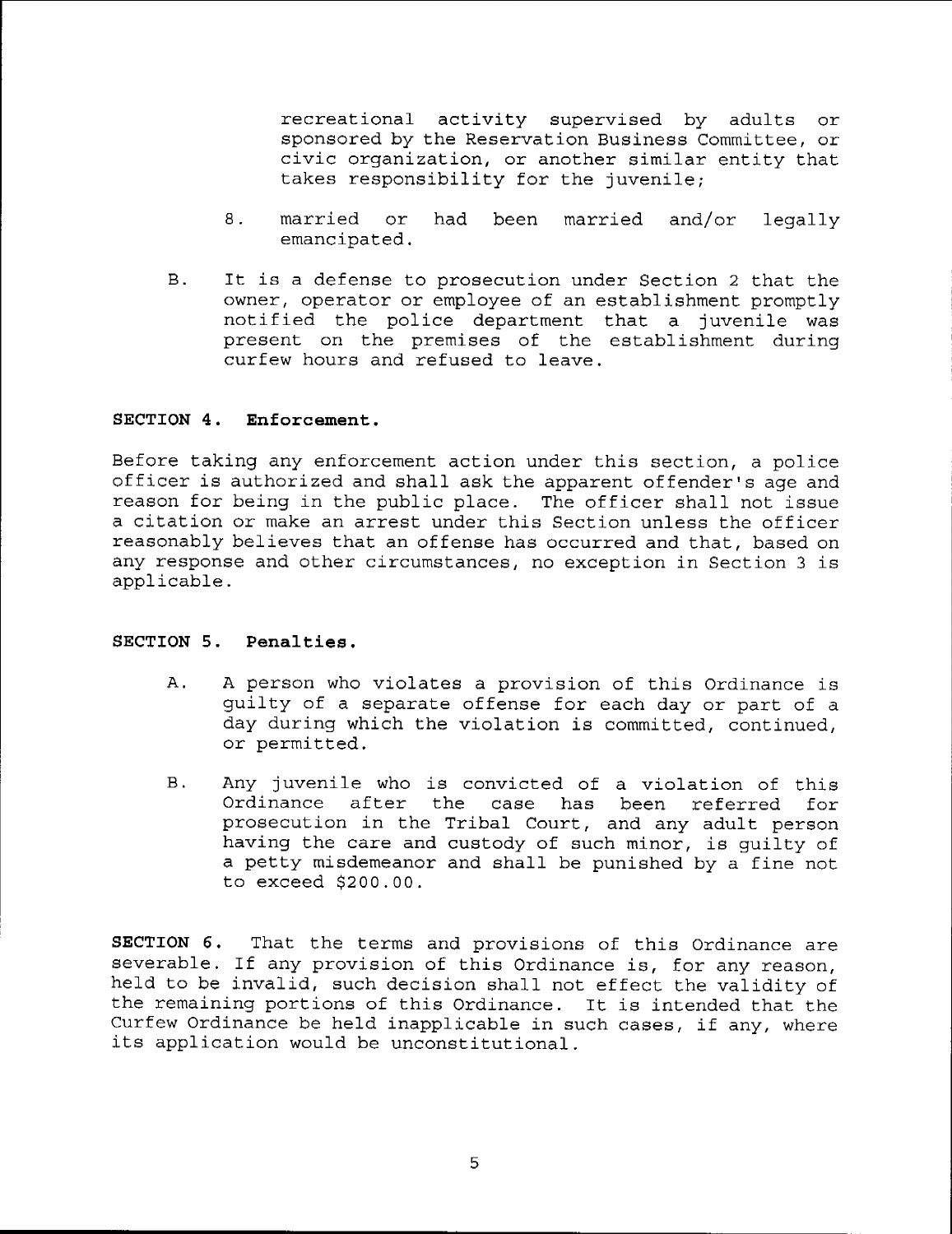SECTION 7. That this Ordinance shall take effect immediately from and after its passage and publication according to law.

#### **CERTIFICATION**

We do hereby certify that the foregoing Ordinance #11/98 was duly presented and adopted by Resolution #1295/98 by a vote of 4 for,  $\overline{0}$ against, 0 silent, with a quorum of 5 being present at a Special Meeting of the Fond du Lac Reservation Business Committee held on September 10, 1998 on the Fond du Lac Reservation, and subsequently amended as follows: by Resolution #1311/00 on September 21, 2000; and by Resolution #1373/10 on October 26, 2010.

Chairwoman

 $Ferdin and$  Martinean, Jr. Secretary/Treasure

 $laws: 98-11 (9/10/98; 9/21/00; 10/26/10)$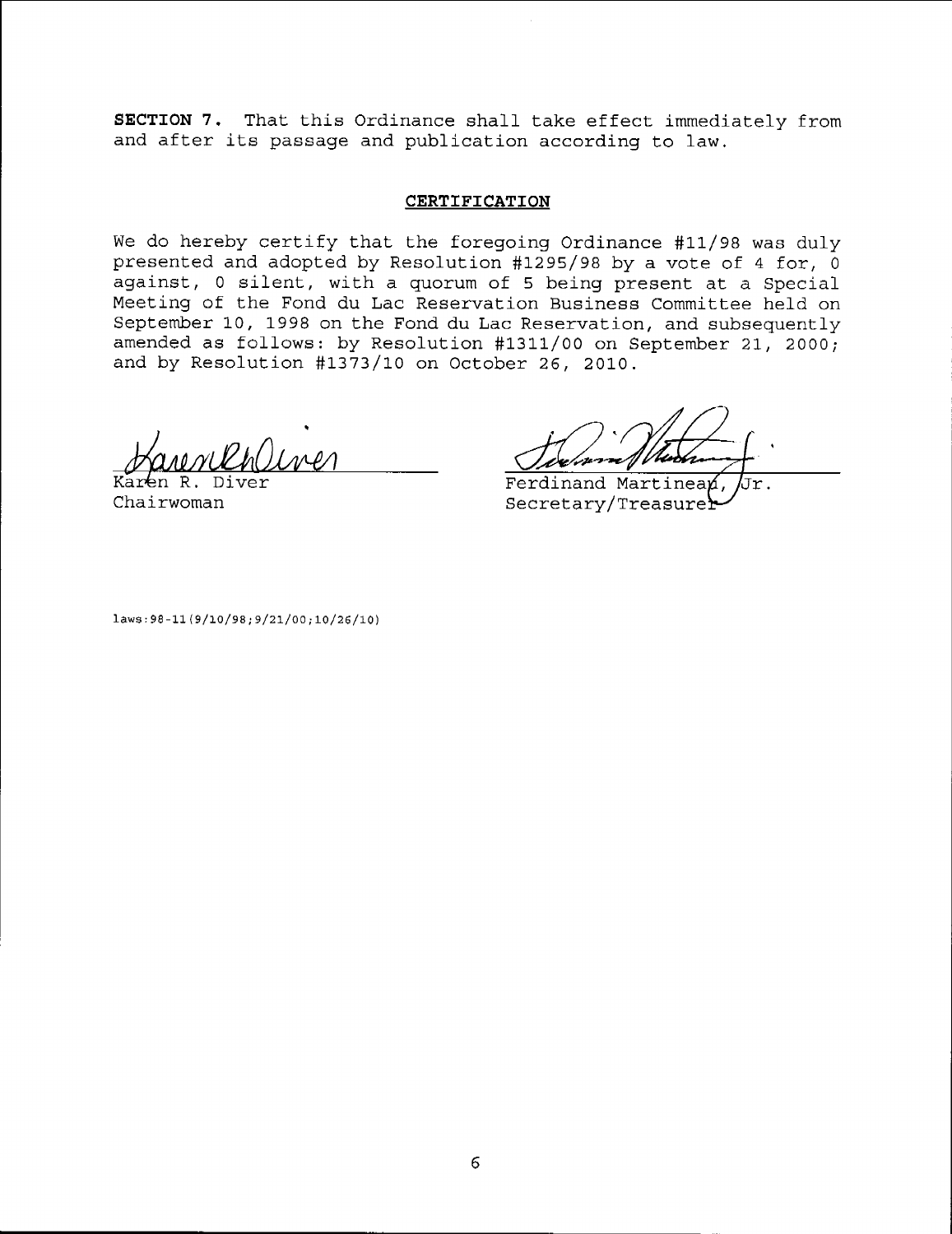## Fond du Lac Reservation Business Committee

l72O Big Lake Rd. Cloquet, MN 55720 Phone (218) 879-4593 Fax (218) 879-4146



Chairman Robert B. Peacock

Secretary/Treasurer Peter J. Defoe

Dist. I Councilman Clifton Rabidcaux

Dist. II Councilman V, R. "Burch" Martincau

Dist. III Councilman George Dupuis

Executive Director L Jean Mulder

RESOLUTION #1295/98

The Fond du Lac Reservation Business Committee, on behalf of the Fond du Lae Band of Lake Superior Chippewa, hereby enacts the following Resolution:

WHEREAS, the Fond du Lac Reservation is a sovereignty, created by the Treaty of Septenber 30, lg54, 1O Stat. 1109, as the permanent home of the Fond du Lac Band of Lake Superior Chippewa, which possesses the inherent jurisdiction and authority to exercise regulatory control within the boundaries of the Fond du Lac Reservation; and

- WHEREAS, it is the sovereign obligation of the Fond du Lac Reservation Business Committee, as the Governing Body of the Fond du Lac Band, under the Indian Reorganization Act, 25 U.S.C. § 461 et seq., and in accordance with the India Self-Determination Act, ZS U,S,C. S 480 et Eeq., to assume the responsibilities of self government; and
- WHEREAS, the Reservation Business Committee has determined it to be necessary and in the best interests of the Fond du Lac Band to develop a "Curfew Ordinance" in order to protect the public safety of the residents of the Fond du Lac Reservation through the establishment of restrictions on the presence of juveniles in public places on the Reservation at night;
- NOW THEREFORE BE IT RESOLVED, that the Fond du Lac Reservation Business Conmittee does hereby adopt Fond du Lac Ordinance #11/98, entitled "Curfew Ordinance," as the law of the Fond du Lac Band, to become effective lmmediately.

#### **CERTIFICATION**

We do hereby certify that the foregoing Resolution we do hereby certify that the foregoing Resolutio<br>adopting Fond du Lac Ordinance #11/98, entitled "Curfe Ordinance," was duly presented and acted upon by a vote of 4 for, 0 against,  $\overline{0}$  silent, with a quorum of 5 being present at a Special Meeting of the Fond du Lac Reservation Business Committee held on September 10, 1998, on the Fond du Lac Reservation.

 $\ell$  ) of  $z$  at  $\alpha$ Robert B. Peacock, Chairman Peter J. Defoe, Sec./Treas.

1ao: 1290715A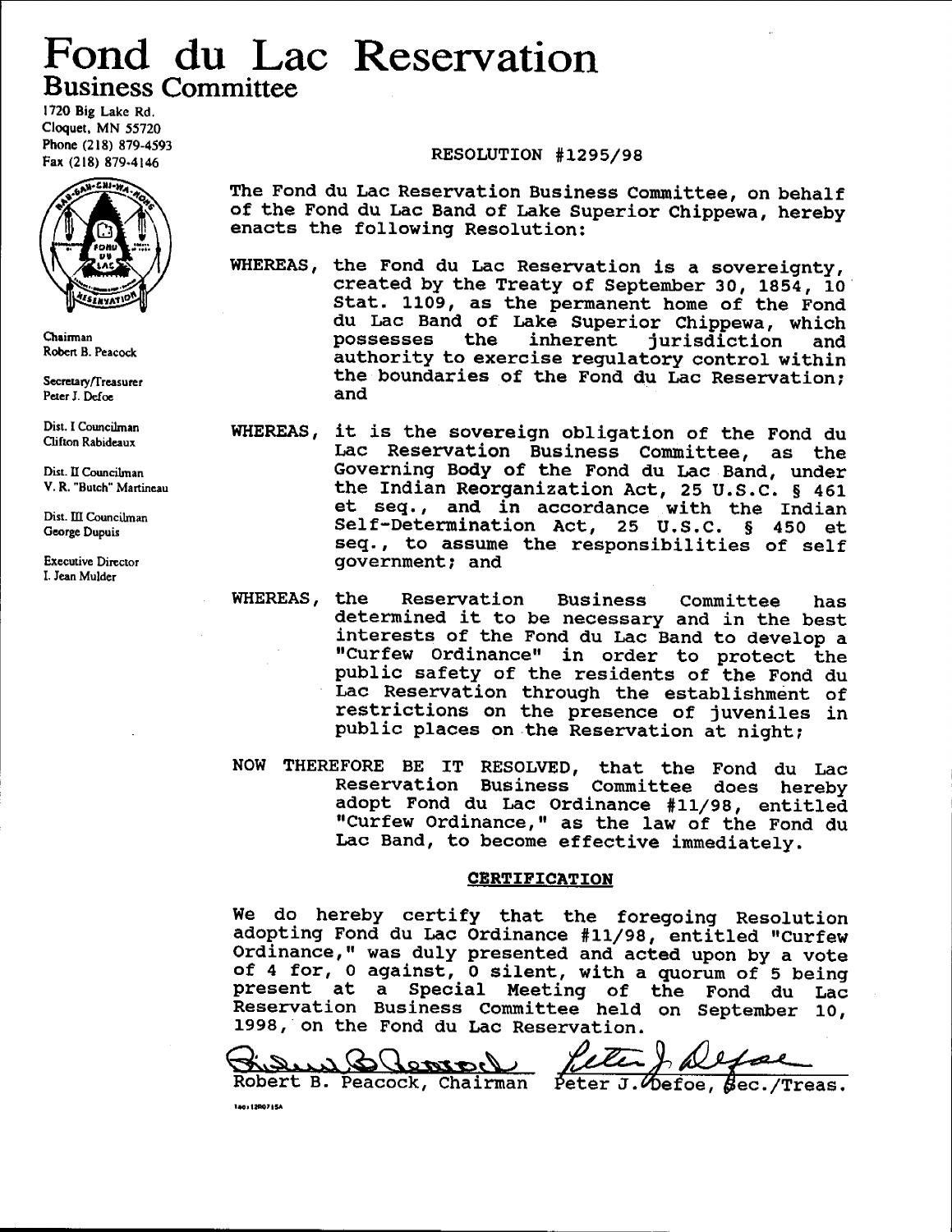# Fond du Lac Reservation Business Committee

1720 Big Lake Rd. Cloquet, MN 55720 Phonc (218) 879-4593 Fax (218) 879-4146



Chairman Robert B. Peacock

Sccretary/Treasurer Peter J. Defoe

Dist. I Councilman Clifton Rabideaux

Dist. II Councilman V.R. "Butch" Martineau

Dist. IIi Councilman George Dupuis

Exccutive Director I. Jean Mulder

RESOLUTION  $\frac{1}{3}$ /1/00

The Fond du Lac Reservation Business Committee, on behalf of the Fond du Lac Band of Lake Superior Chippewa, hereby enacts the following Resolution:

- WHEREAS, the Fond du Lac Reservation is a sovereignty, created by the Treaty of September 30, 1854, 10 Stat. 1109, as the permanent home of the Fond du Lac Band of Lake Superior Chippewa, which possesses the inherent jurisdiction and authority to exercise regulatory control within the boundaries of the Fond du Lac Reservation; and
- WHEREAS, it is the sovereign obligation of the Fond du Lac Reservation Business Committee, as the Governing Body of the Fond du Lac Band, under the Indian Reorganization Act, 25 U.S.C. § 461 et seq., and in accordance with the fndian Self-Determination Act, ZS U.S.C. S 450 et seq., to assume the responsibilities of self government; and
- WHEREAS, the Reservation Business Committee enacted Fond du Lac Ordinance #11/98, entitled "Curfew Ordinance, " on September 10, 1998, in order to protect and promote the public health, safety and general welfare of the residents of the Fond du Lac Reservation; and
- WHEREAS, the Reservation Business Committee has determined it to be in the best interests of the Fond du Lac Band to amend Section 4 of the Curfew Ordinance by striking the word "offense" and inserting "exception" in the fina clause of the second sentence, as follows

#### SECTION 4. Enforcement.

Before taking any enforcement action under this section, a police officer is authorized and shall ask the apparent offender's age and reason for being in the public place. The officer shall not issue a citation or make an arrest under this Section unless the officer reasonably believes that an offense has occurred and that, based on any response and other circumstances, no offense exception in Section 3 is applicable.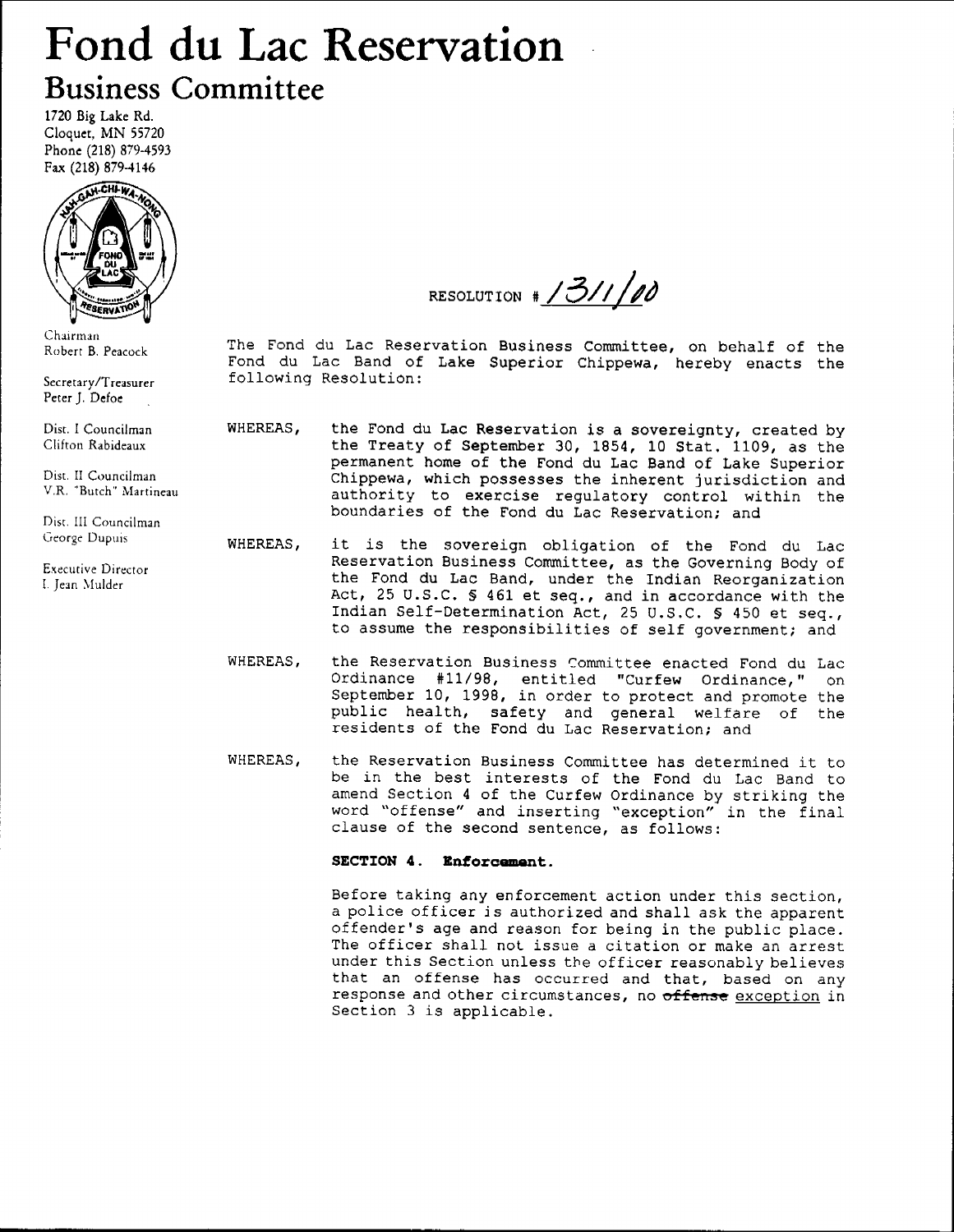

THEREFORE, the Fond du Lac Reservation Business Committee does hereby adopt the aforementioned amendment to the Curfew Ordinance, FDL ord. #11/98, and hereby directs that said amendment to be incorporated into Ordinance #10/98, to become effective this day.

#### **CERTIFICATION**

We do hereby certify that the foregoing Resolution was duly presented and acted<br>upon by a vote of  $\Box$  for,  $\Box$  against,  $\degree$  silent, with a quorum of  $\degree$  being<br>present at a Special Meeting of the Fond du Lac Reservation

Robert B. Peacock, Chairman

 $PeterJ.$ Defoe, See./Treas.

Iaws:R091800.II98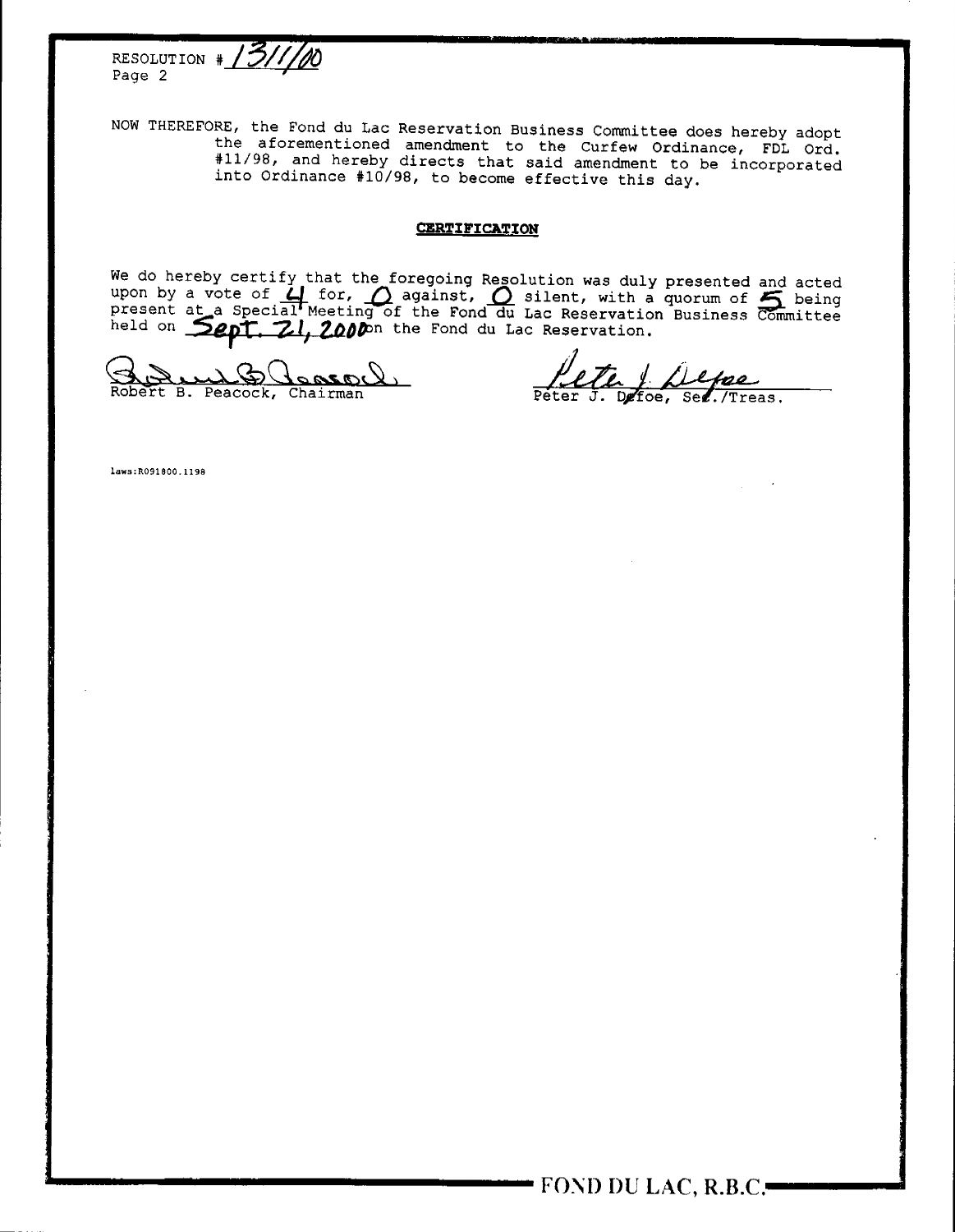## 1720Big Lake Rd. Fond du Lac Band of Lake Superior Chippewa Reservation Business Committee

Cloquet, MN 55720 Phone (218) 879-4593 Fax (218) 879-4146



Chairwoman Karen R, Diver

Secretary/Treasurer Ferdinand Martineau, Jr.

Dist. I Representative Wally Dupuis

Dist. II Representative Sandra M. Shabiash

Dist. III Reprcsentative Mary S. Northrup

Execuitve Director, Tribal Programs Chuck Walt

RESOLUTION  $\frac{1373}{0}$ 

AMENDING THE FOND DU LAC CURFEW ORDINANCE, FDL ORD. #11/98

The Fond du Lac Reservation Business Committee, on behalf of the Fond du Lac Band of Lake Superior Chippewa, hereby enacts the following Resolution:

- WHEREAS, the Fond du Lac Reservation is a sovereignty, created by the Treaty of September 30, 1854, 10 Stat. 1109, as the permanent home of the Fond du Lac Band of Lake Superior Chippewa, which possesses the inherent jurisdiction and authority to exercise regulatory control within the boundaries of the Fond du Lac Reservation; and
- WHEREAS, it is the sovereign obligation of the Fond du Lac Reservation Business Committee, as the Governing Body of the Fond du Lac Band, under the Indian Reorganization Act, 25 U.S.C. S 461 et seq., and in accordance with the Indian Self-Determination Act, 25 U.S.C. § 450 et seq., to assume the responsibilities of self government; and
- WHEREAS, the Reservation Business Committee adopted FDL Ordinance #11/98 on September 10, 1998 in order to establish curfew hours for minors on the Fond du Lac Reservation of  $11:00$  p.m. -  $6:00$ a.m. on Sunday through Thursday nights and 12 : 0L a.m. through 6 : 00 a.m. on Friday and Saturday nights; and
- WHEREAS, the Reservation Business Committee has determined it to be necessary and in the best interests of the Fond du Lac Band to amend the FDL Curfew Ordinance establish a uniform curfew time of 11:00 p.m. for all minors on the<br>Reservation, and that such amendment will that such amendment will enhance the safety of the Reservation community;